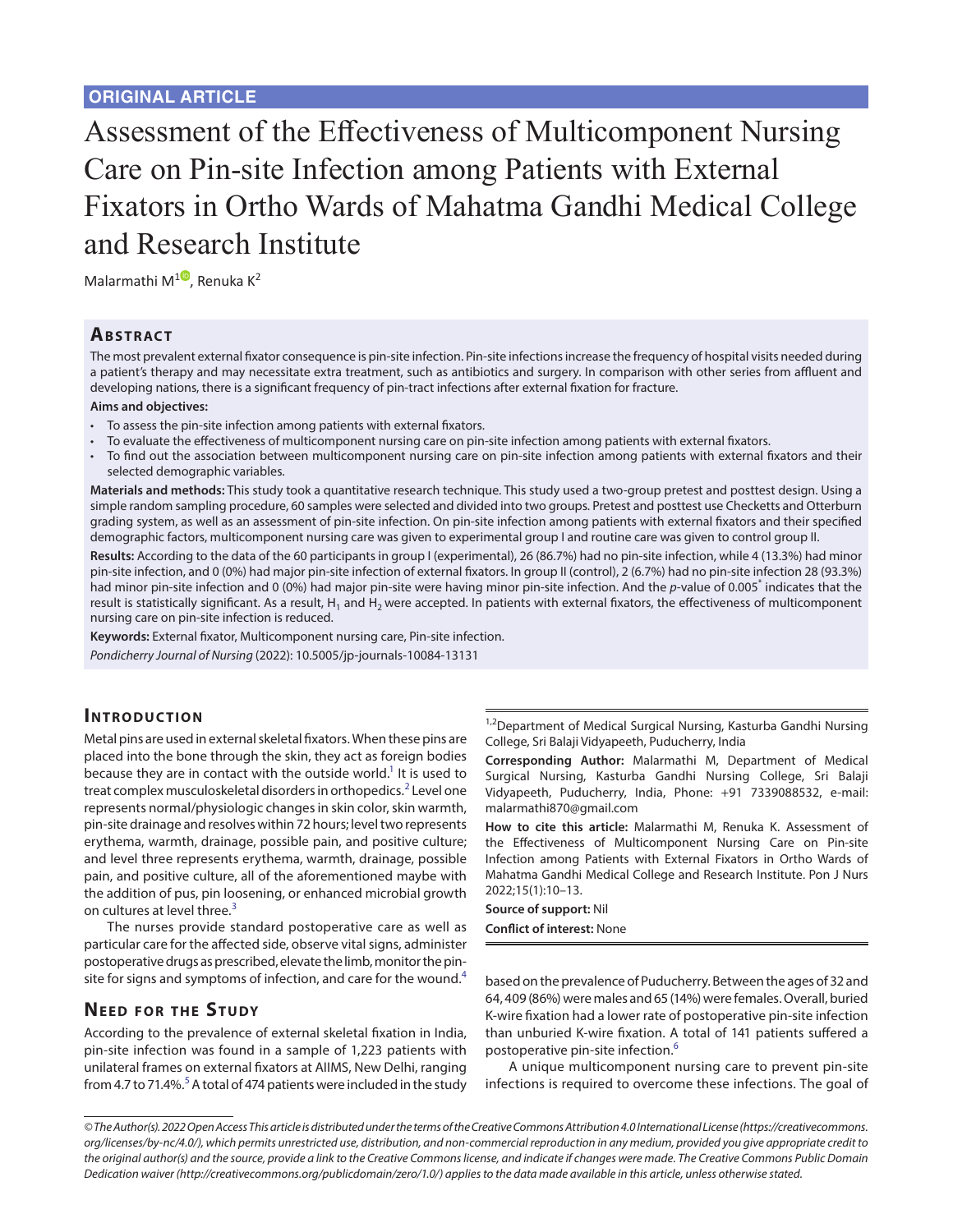this study is to see how effective multicomponent nursing care is at preventing pin-site infection in patients with external fixators.

# **OBJECTIVES**

- To assess the pin-site infection among patients with external fixators.
- To evaluate the effectiveness of multicomponent nursing care on pin-site infection among patients with external fixators.
- To find out the association between multicomponent nursing care on pin-site infection among patients with external fixators and their selected demographic variables.

# **RESEARCH METHODOLOGY**

A two-group pretest and posttest design was used in the investigation. The participants of this study were patients with pin-site infection who were hospitalized at Mahatma Gandhi Medical College and Research Institute, Puducherry. By using a simple random sampling procedure, 60 samples were chosen and divided into two groups, with 30 in each group, group I receiving multicomponent nursing care and group II receiving regular care. The Institutional Human Ethical Committee granted permission, and the subjects gave their informed written consent. The demographic characteristics of patients with pin-site infection were obtained using an interview schedule, and pin-site infection was assessed using the Checketts and Otterburn classification grading system. Group I received multicomponent nursing care, while group II received routine intervention.

# **CRITERIA FOR SAMPLE SELECTION**

#### **Inclusion Criteria**

- Patients who were hospitalized with pin-tract infection on either lower or upper extremities.
- Patients above 18 years of age.
- Patients available during the time of data collection.
- Patients with the external fixation method having their first postoperative return visit.

## **Exclusion Criteria**

- Patients who refused to take part in the study.
- There is an active infection in the limb that is being treated.
- All of the patients received femur and/or tibia surgery for a variety of reasons, including bone lengthening, strengthening, transfer, compression, and tension.

# **RESULTS**

*The first objective of the study was to assess the level of pin-site infection among patients with external fixators*.

[Figure 1](#page-1-0) shows distribution of level of pin-site infection among patients with external fixators in group I (experimental) and group in II (control) during pretest. In pretest group I (experimental), 5 (16.7%) were having minor pin-site infection and 25 (83.3%) were having major pin-site infection of external fixators. In group II (control), 2 (6.7%) were having minor pin-site infection and 28 (93.3%) were having major pin-site infection level of external fixators.

[Figure 2](#page-1-1) shows the distribution of level of pin-site infection among patients with external fixators in group I (experimental) and

group II (control) during posttest. In posttest group I (experimental), 26 (86.7%) were having minor pin-site infection, 4 (13.3%) were having minor pin-site infection, and 0 (0%) were having major pin-site infection level of external fixators. In group II (control), 2 (6.7%) were having no pin-site infection 28 (93.3%) were having minor pin-site infection and 0 (0%) were having major pin-site infection level of external fixator. The mean postassessment pinsite infection scores of experimental group I and control group II will be significantly lower than the mean preassessment scores of them. As a result,  $H_1$  was approved.

*The second objective of the study was to evaluate the effectiveness of multicomponent nursing care on pin-site infection among patients with external fixators.*

[Table 1](#page-2-0) shows that the mean score in the level of grading of pin-site infection pretest was group I (experimental) 4.5 (4, 5) and group II (control) 5 (5, 5), respectively.

The estimated Wilcoxon and Mann–Whitney test interquartile range (IQR) value was 0.521 with a *p*-value of 0, indicating that the pretest in the level of grading was statistically not significant.



<span id="page-1-0"></span>



<span id="page-1-1"></span>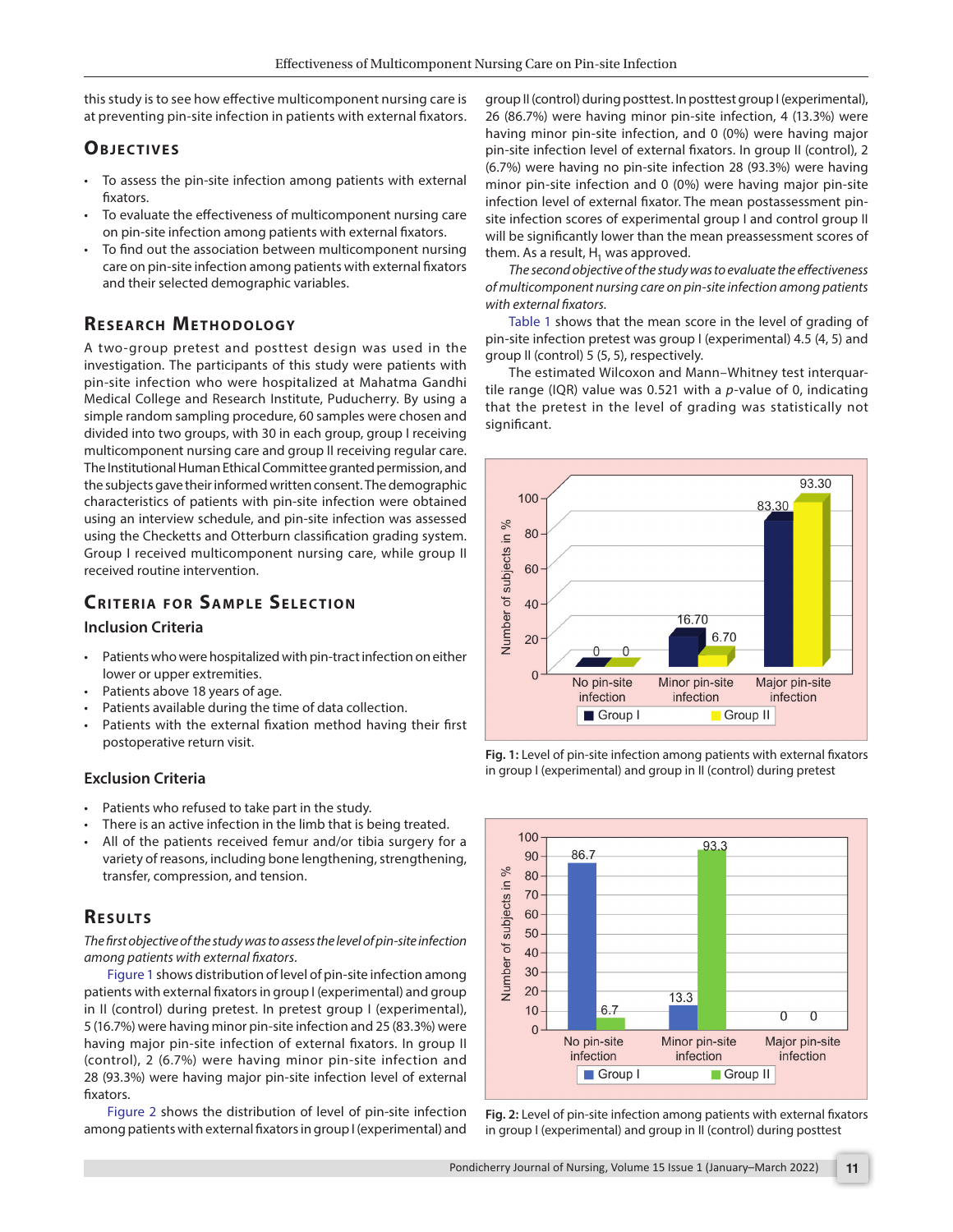<span id="page-2-0"></span>**Table 1:** Comparison of the pretest and posttest levels of grading of the multicomponent nursing care on pin-site infection among patients with external fixators

| Comparison of the level of grading of pin-site infection | Group I (experimental) | Group II (control) | IOR value | p value |
|----------------------------------------------------------|------------------------|--------------------|-----------|---------|
| Pretest                                                  | 4.5(4, 5)              | 5(4, 5)            | 0.521     |         |
| Posttest                                                 | 0(0, 0)                | 4.5(4.5)           |           | 0.005   |
| $*$ $\sim$ $\sim$ $\sim$ $\sim$ $\sim$                   |                        |                    |           |         |

\* *p* <0.005 significant

<span id="page-2-1"></span>

|  |  | Table 2: Frequency and percentage-wise distribution association between pin-site infection and their selected demographic variables ( $N = 60$ ) |
|--|--|--------------------------------------------------------------------------------------------------------------------------------------------------|
|--|--|--------------------------------------------------------------------------------------------------------------------------------------------------|

| Demographic variables       | $\%$        | n              | $\%$ | $d\boldsymbol{f}$ | $x^2$ | p value              |
|-----------------------------|-------------|----------------|------|-------------------|-------|----------------------|
| Age                         |             |                |      | $\overline{3}$    | 3.19  | 0.363                |
| $18 - 30$                   | 28.6        | 5              | 9.4  |                   |       | $\mathsf{NS}\xspace$ |
| $31 - 40$                   | 14.3        | 21             | 39.6 |                   |       |                      |
| $41 - 50$                   | 42.9        | 18             | 34   |                   |       |                      |
| Above 51                    | 14.3        | 9              | 17   |                   |       |                      |
| Gender                      |             |                |      | $\mathbf{1}$      | 0.459 | 0.498                |
| Males                       | 42.9        | 12             | 22.6 |                   |       | <b>NS</b>            |
| Females                     | 57.1        | 37             | 69.8 |                   |       |                      |
| Religion                    |             |                |      | $\overline{2}$    | 2.441 | 0.161                |
| Hindu                       | 71.4        | 39             | 73.6 |                   |       | <b>NS</b>            |
| Christian                   | $\mathbf 0$ | 8              | 15.1 |                   |       |                      |
| Muslim                      | 28.6        | 6              | 11.3 |                   |       |                      |
| Education                   |             |                |      | 3                 | 5.146 | 0.161                |
| Illiterate                  | 0.0         | 8              | 15.1 |                   |       | <b>NS</b>            |
| Read and write              | 14.3        | 21             | 39.6 |                   |       |                      |
| Secondary education         | 71.4        | 16             | 30.2 |                   |       |                      |
| University                  | 14.3        | 8              | 15.1 |                   |       |                      |
| Occupation                  |             |                |      | $\overline{2}$    | 1.684 | 0.431                |
| Manual work                 | 57.1        | 37             | 69.8 |                   |       | <b>NS</b>            |
| Office work                 | 0.0         | $\overline{4}$ | 7.5  |                   |       |                      |
| Student                     | 42.9        | 12             | 22.6 |                   |       |                      |
| Residential area            |             |                |      | $\mathbf{1}$      | 0.459 | 0.498                |
| Urban                       | 42.9        | 16             | 30.2 |                   |       | <b>NS</b>            |
| Rural                       | 57.1        | 37             | 69.8 |                   |       |                      |
| Unhealthy habits            |             |                |      | 3                 | 2.022 | 0.568                |
| Tobacco chewing             | 0.0         | 6              | 11.3 |                   |       | <b>NS</b>            |
| Alcoholism                  | 85.7        | 34             | 64.2 |                   |       |                      |
| Smoking                     | 14.3        | $\overline{7}$ | 13.2 |                   |       |                      |
| Drug abuse                  | 0.0         | 6              | 11.3 |                   |       |                      |
| Duration of hospitalization |             |                |      | 3                 | 7.413 | $0.005*$             |
| $1-3$ months                | 100.0       | 24             | 45.3 |                   |       | S                    |
| 4-6 months                  | 0.0         | 13             | 24.5 |                   |       |                      |
| 6-8 months                  | 0.0         | 12             | 22.6 |                   |       |                      |
| $>1$ year                   | 0.0         | 4              | 7.5  |                   |       |                      |

\* *p* <0.005 significant

[Table 1](#page-2-0) shows that the mean score in the level of grading of pin-site infection posttest was group I (experimental) 0 (0, 0) and group II (control) 4.5 (4, 5), respectively.

After intervention group I (experimental) and group II (control) was pin-site infection value was differ. Pin-site infection was reduced. Stated hypotheses  $H_2$  was acceptable.

The estimated Wilcoxon and Mann–Whitney test IQR value was 0 with a *p*-value of 0.005<sup>\*</sup>, indicating that the posttest in the level of grading was statistically significant.

*The third objective of the study was the association between multicomponent nursing care on pin-site infection among patients with external fixators and their selected demographic variables.*